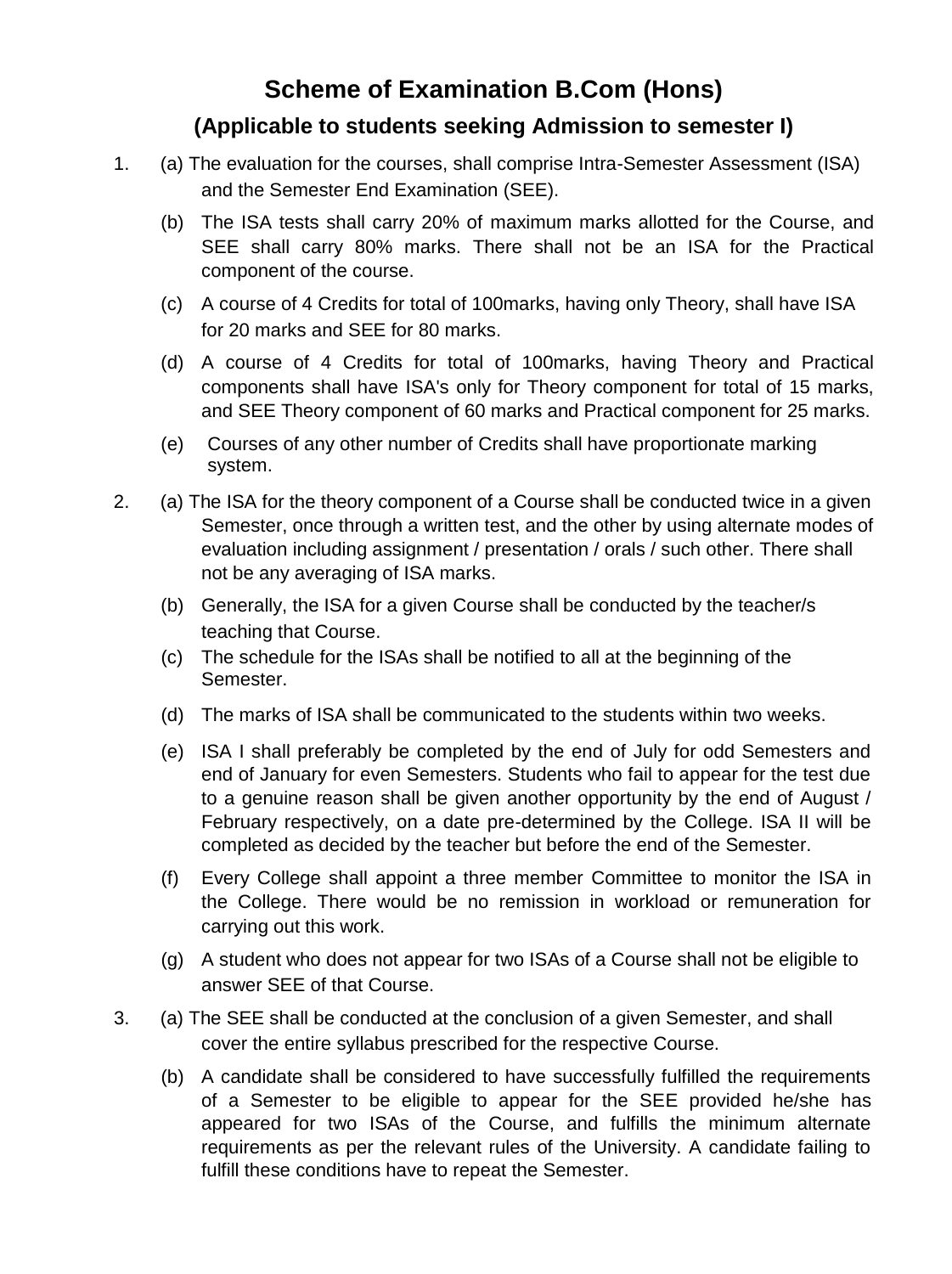5. (a) (i) The project shall be compulsory for all students in lieu of a DSE. Disciplines Specific

Project (DSP) shall be assigned during the V Semester and assessed and credits assigned in the VI semester. The project shall be group project with a maximum of 5 students per group. A teacher shall not be ordinarily assigned more than 2 projects. The project workload will be 2 hours per week for a group of 5 students and for a group of 3 or less students the workload will be 1 hour per week.

- (ii) Project work and the Report shall be based on field work / library work / laboratory work / on-the-job training or similar work assigned by the teacher.
- (b) The assessment of the Project Course shall be done equally by Internal Examiner (Project Supervisor for 50 marks) and External Examiner (for 50 marks) as per the guidelines defined in the Project Manual.
- 6. (a) (i ) Revaluation of answer books of the candidates at Semesters V and VI shall be permitted as per the existing provisions of OA-5.15 for revaluation/verification.
	- (ii) However, revaluation at Semesters I to IV examinations shall not be permitted. Personal verification of marks shall be granted to the candidate in the presence of Principal / Vice Principal and the conccrned Examiner, provided he/she has applied for the same along with payment of prescribed fees, within one week of the declaration of result.
	- (b) The following shall be the procedure for the verification of marks:
	- (i) On a notified day and time, which should be not later than 10 days after the receipt of appl ication from the candidate, the candidate shall be shown the answer book in the chamber of the Principal / Vice- Principal in the presence of the Examiner concerned.
	- (ii) If the candidate is not satisfied with the result on personal verification of answer book, he/she may apply to the College Grievance Committee within a week.
	- (iii) The College Grievance Committee shall take appropriate action as per the relevant Ordinance and inform the candidate of the decision taken accordingly.
- 7. A supplementary examination shall be conducted, preferably after 15 days from the declaration of results of Semester II and IV examinations. Students who have a backlog of any or all the papers (theory / practical) of Semesters I,II, Ill and IV are eligible to appear for this examination.
- 8.(a) (i) Improvement of performance / total score shall be permitted to a candidate who has passed the B. Com. degree examination, in which case he/she shall be required to appear again only in the SEE component of the papers of Semester V and / or Semester VI examinations, excluding the Project Course. For this purpose, the marks scored at the first appearance in the Project Course, as also in ISA component of the other papers, shall be carried forward for tabulation of the result under "improvement of performance".
	- (ii) A candidate shall not be permitted to reappear for improvement of performance at Semesters - I. II, III and IV.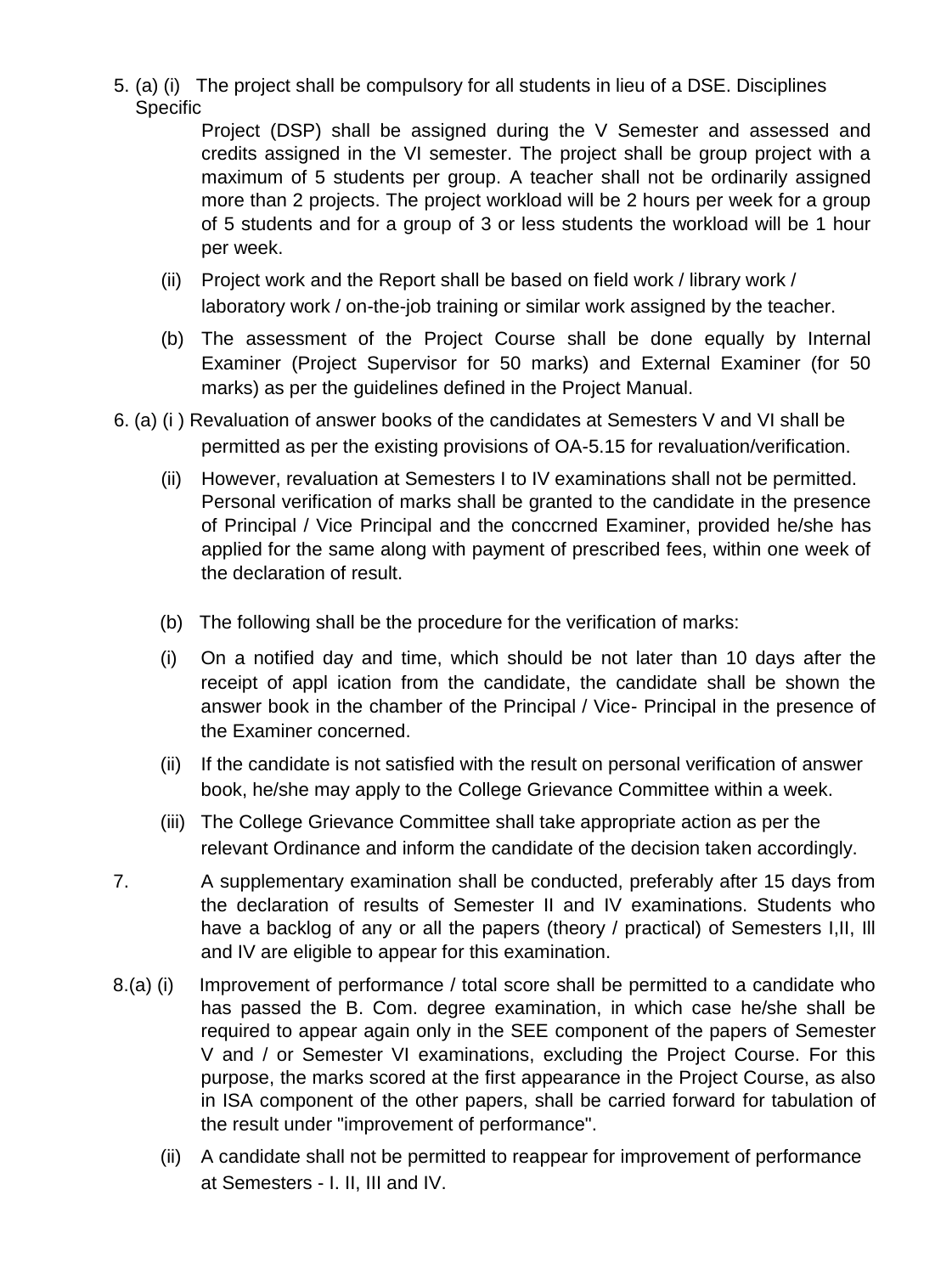- (iii) This facility to reappear under improvement shall be available during the immediately subsequent regular Semester-V and Semester-VI examinations, but within double the duration period.
- (iv) The performance of a candidate, who appears under this provision and fails to improve, shall be ignored.
- (b) (i) The candidate availing of this provision shall be considered to have passed Semester-V and/or VI "under improvement" and this fact shall be recorded on his/her statements of marks and other relevant documents.
	- (ii) The candidate shall be required to surrender the original statement of marks and other relevant documents at the time of receiving the fresh statement of marks in the event of improvement of performance / total score.
	- (iii) A candidate can appear only once under this clause.

#### 9. **Award Grades**

A Grade Certificate shall be issued to all the registered students after every Semester based on the grades earned. The Grade Certificate will display the Course details

(code, title, number of credits, grade secured). Marks awarded in each Course shall be represented in the form of Grades in the grade sheet issued at the end of each Semester.

Letter Grade shall be the index of the performance of students in a said Course, denoted by letters O, A+, A, B+, B, C, P and F, and calculated based on Grade Point and marks obtained for each Course, as shown in the table below:

| <b>Letter Grade</b> | <b>Grade Point</b> | Marks %    |
|---------------------|--------------------|------------|
| 0 (Outstanding)     | 10                 | $85 - 100$ |
| A+ (Excellent)      | 9                  | $75 - 85$  |
| A (Very Good)       | 8                  | $65 - 75$  |
| B+ (Good)           | 7                  | $55 - 65$  |
| B (Above Average)   | 6                  | $50 - 55$  |
| C (Average)         | 5                  | $45 - 50$  |
| P (Pass)            | 4                  | $40 - 45$  |
| F (Fail)            |                    | $0 - 40$   |
| Ab (Absent)         |                    |            |

10. A student shall be required to score a minimum of 'P' grade in ISA. SEE and practical components taken together to pass in a Course in Semesters I to VI.

#### **OC-66.6 Grade Point Average (GPA)**

The grade sheet in every semester shall reflect Semester Grade Point Average (SGPA) and Cumulative Grade Point (CGPA). The Final result shall be declared as Final Grade Point Average (FGPA), earned at the end of the Programme, which shall be a measure of overall cumulative performance of a student over Semesters I - VI.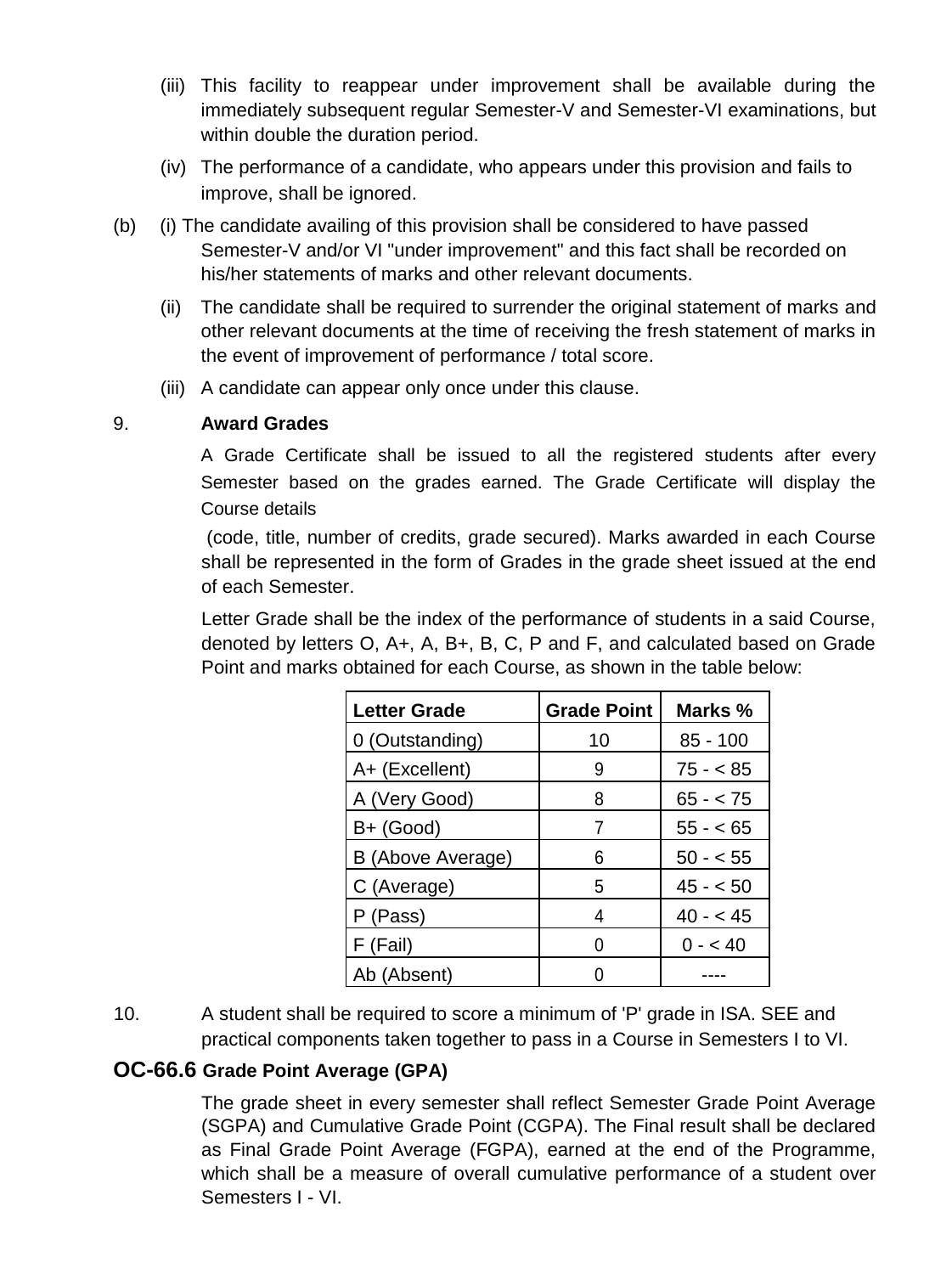| <b>CGPA</b>                | <b>Grades</b>     |
|----------------------------|-------------------|
| 10.0                       | O (Outstanding)   |
| $9.0 - 10$                 | A+ (Excellent)    |
| $8.0 - 9.0$                | A (Very Good)     |
| $7.0 - < 8.0$              | $B+$ (Good)       |
| $6.0 - 7.0$                | B (Above Average) |
| $5.0 - 6.0$                | C (Average)       |
| $4.0 - 5.0$                | P (Pass)          |
| Less than required credits | F (Fail)          |
| or $CGPA < 4.0$            |                   |

The SGPA/ CGPA / FGPA shall be converted to a Letter Grade, as shown in the table below:

## **OA-26 Award of entitlement marks at the University Examinaitons under the Choice Based Credit System (CBCS) for B.Com (Hons.) Programme.**

#### **OA-26.1 SCHEME FOR AWARD OF ENTITLEMENT MARKS.**

Candidates who have participated in NCC/NSS/Sports/Cultural events shall

be entitled for the marks as per the following scheme. However, they are not eligible for general grace marks.

i) Candidates who have been enrolled as member of the NCC and are certified by the Principals of their Colleges/Heads of institutions as having satisfactorily completed a minimum of 75% of the total number of parades during a Semester

#### OR

ii) Candidates who have participated in the NSS programme and are certified by the Principals of their colleges/Heads of Institutions as having satisfactorily completed at least 60 hours of social service comprising the time spent in one or more types of projects for during a Semester.

#### OR

- iii) Candidates who have to their credit participation in cultural events during the academic year/scmestcr as specified below:
- A) Cultural Events At the University Level
	- a) All the students who are members of the Winning and Runners-up teams at the lnter-Collegiate level where competitions for team Championship are actually conducted by the University.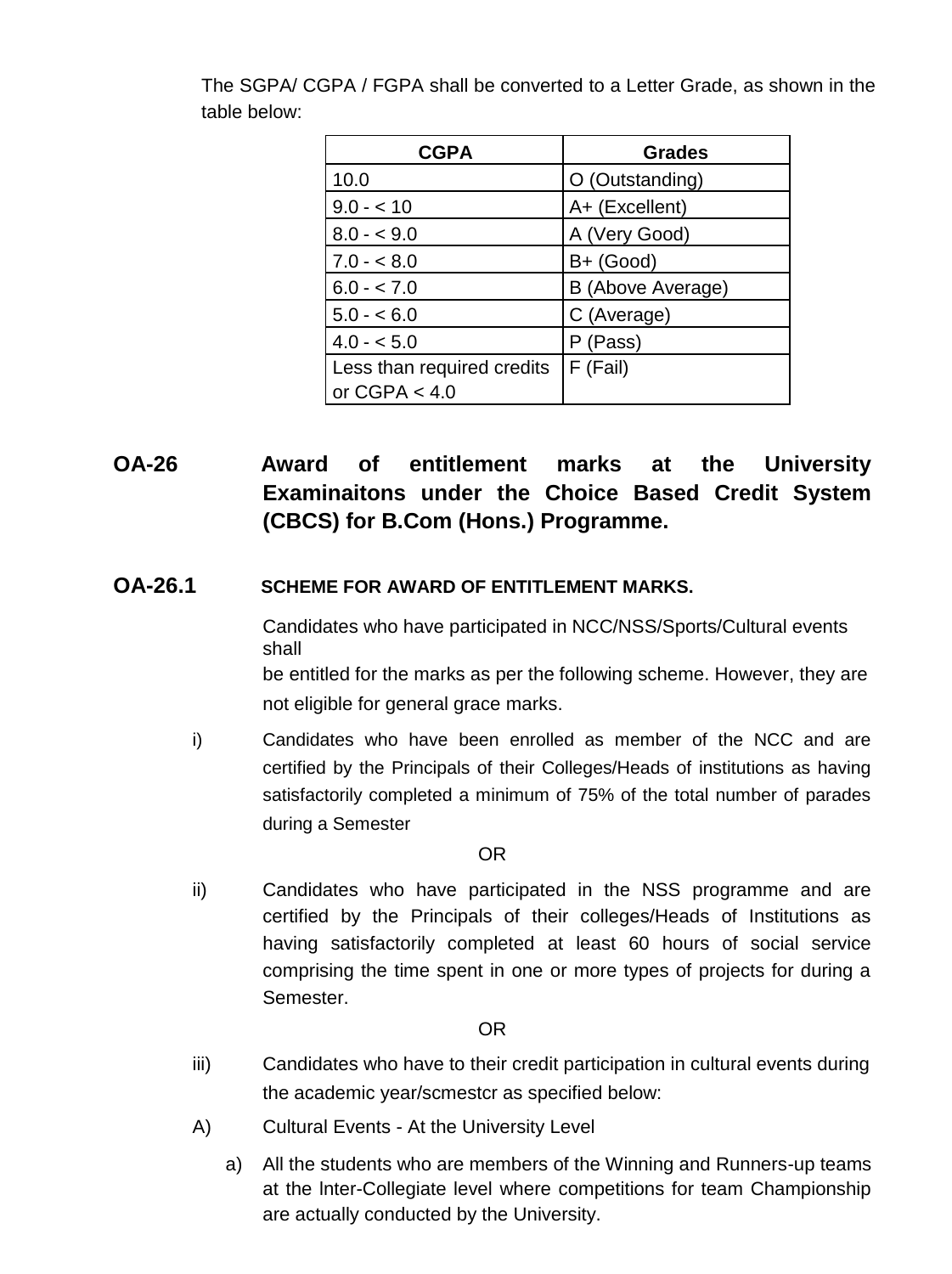- b) In the case of individual events at the Inter-collegiate meets conducted by the University students winning first three places in order of merit.
- B) Cultural Events at the Inter-University Inter-State / (representing the University, Zone or State / National (representing the University, Zone or State) / International (representing the University or State or Nation) Level.
- iv) All the above categories of students shall be entitled to 10 marks under anyone or both of the conditions (a) and (b) mentioned below. forthe examination pertaining to the respective Semester.
- a) A candidate who fails to pass in one or more heads of passing for a course shall be awarded entitlement marks to the extent of 5 % of the maximum

marks allotted to the head of passing, subject to a maximum of 5 marks in each course.

b) The entitlement marks whether allotted or not, fully or partiallv, under any of the heads of passing shall be shown along with the grand total with appropriate '#' sign.

The benefit of gracing mentioned above shall be given at the respective Semester examinations.

The entitlement marks under this Ordinance shall not be counted for the purpose of placement in the order of merit or award of scholarships, prizes and medals or of other awards. However, such marks can be utilized for award of higher grades.

- C) Level of Participation in the cultural event within the State of Goa:
	- 1. Entitlement marks may be awarded to the First three prize winners in team as well as individual events organized by the State Government/ Central Government organizations.
	- 2. To be considered for the award of entitlement marks. at least 10 Institutions should have participated in the event.
	- 3. The Principals of those colleges whose students have secured  $1_{st}$ ,  $2_{nd}$  and  $3_{rd}$ prizes should verify and forward the names of the students to the University for the award of entitlement marks.
	- 4. The organizing agencies should also forward the names of the students and a list of the participating colleges to the University.

All the above category of students participating in the NCC / NSS, Cultural Events at the University / Inter-University / Interstate / National / International level: (representing the University or State) level shall be entitled, to the gracing of 1% of maximum aggregate marks under any one or more of conditions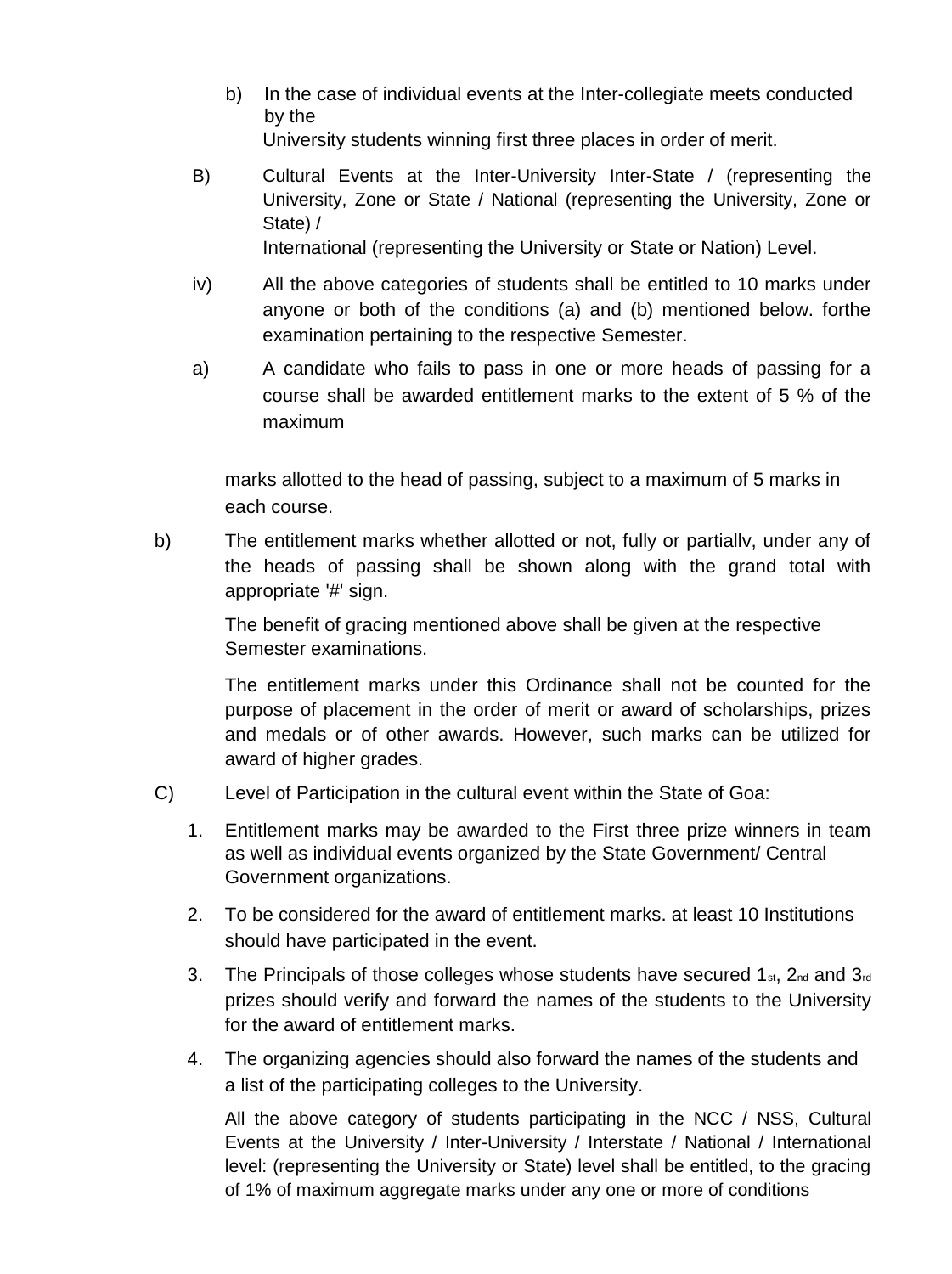(A) to (D) mentioned below, for the examination pertaining for the respective semester/ acadcmic year.

v) Candidates who are eligible as per University eligibility rules arid have to their credit participation in Sports events during the academic year/Semester as specified below:

## **A) Eligibility**

The Candidate (Sportsperson) should be a bona fide student of' Goa University or its affiliated college. She/he shall participate in the sports events approved by the Sports Council of Goa University. National Sports Federations having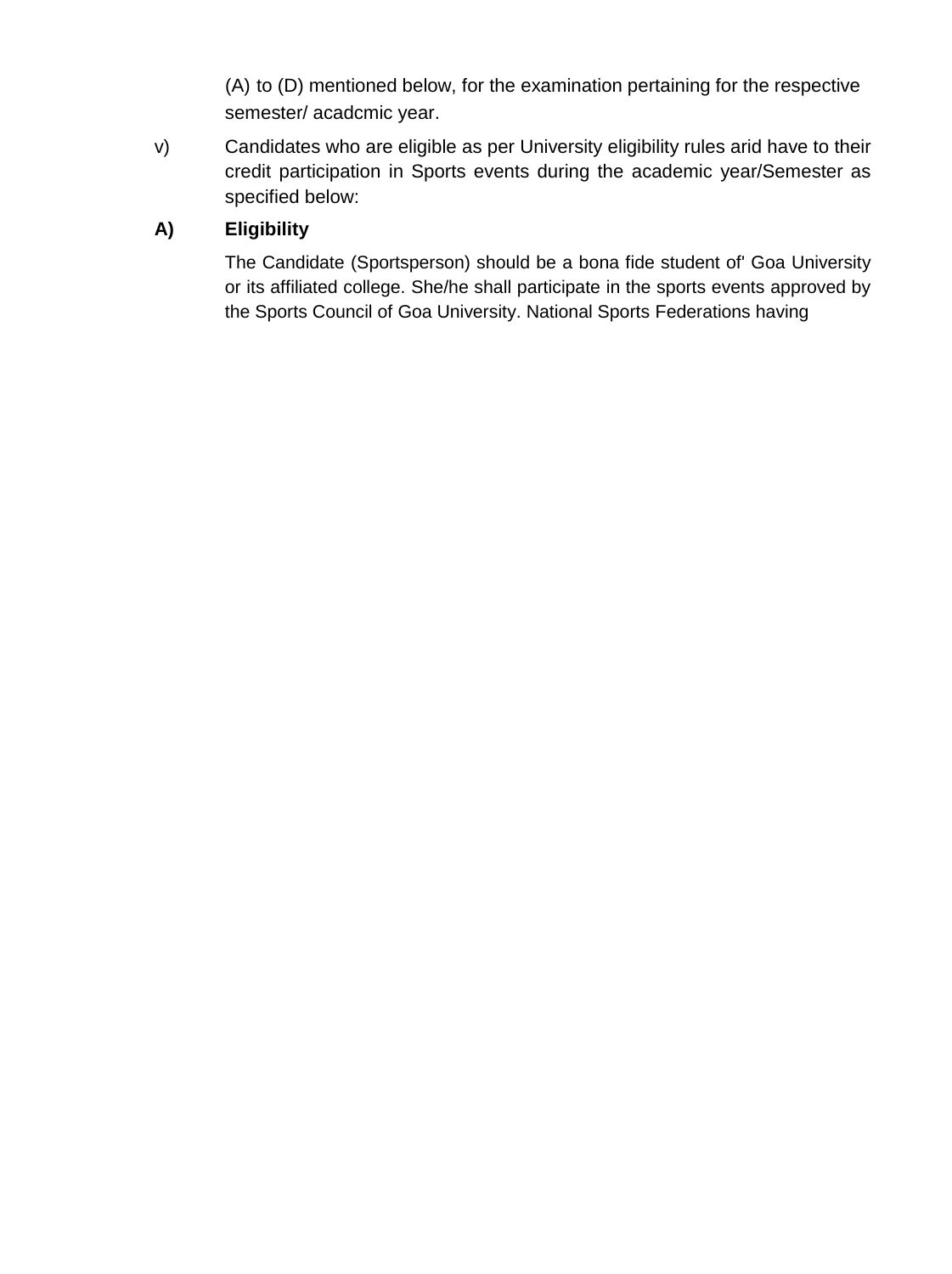recognition of the Ministry of Youth Affairs and Sports / Indian Olympic Association / Association of Indian Universities after obtaining prior approval of the respective Principal/Dean / Head of Department. She/he shall be eligible for the Sports Merit Marks only after the completion of her/his performance in the event and the marks so allotted shall be counted for her/his appearance at the respective Semester Examination only. In the event of her/his performance In more than one category/sport, only the highest marks allotted in any one category / sport will be considered.

For the purpose of allotment of marks, sports events shall be divided into the following categories:

- **Category A** Students representing India in the following International events Olympic Games, World Championships, World Cups, Davis Cup, Thomas Cup, Uber Cup, Para Olympic Games, Winter Olympics Games, Champions Trophy, Commonwealth Games, Commonwealth Championships, World University Games, World University Championships, Asian Games (lndoor/Outdoor Games). Asian Cups, Asian Championships, Asian Winter Games, Asian Para Olympics. Wimbledon Championship. US, French & Australia Open Tennis Championship s. All England badminton Tournament, Youth Olympic Games.
- **Category B** Students representing India in the following Inter natiorial events/Championships recognized by National Sports Federation which are dulv approved by the Ministry of Youth Affairs and Sports/ Indian Olympic Association/Association of Indian Universities. One Day International Cricket Matches, Cricket Test Matches. Commonwealth Youtt. Games, International Athletic Permit Meet, Asian Yo~th Games, Asian Martial Art Games, SAF Games, Any Other International Game/Sport recognised by Indian Olympic Association.
	- **Category C** Students representing Goa State for National events organised by the Jecognised National Federation which are duly approved by the Indian Olympic Association /Association of Indian Universities.
		- I) National Garnes
		- ii) National Championships (only one in each recognised discipline to be determined by respective National Federation)
		- iii) Federation Cups organised by National Sports Federations recognised by the Government of India and lndian Olympic Association
		- iv) National Sports Festivals for Women.
- **Category D** (1) Students representing Goa University in the All India Inter-University Championships, approved by Association of Indian Universities.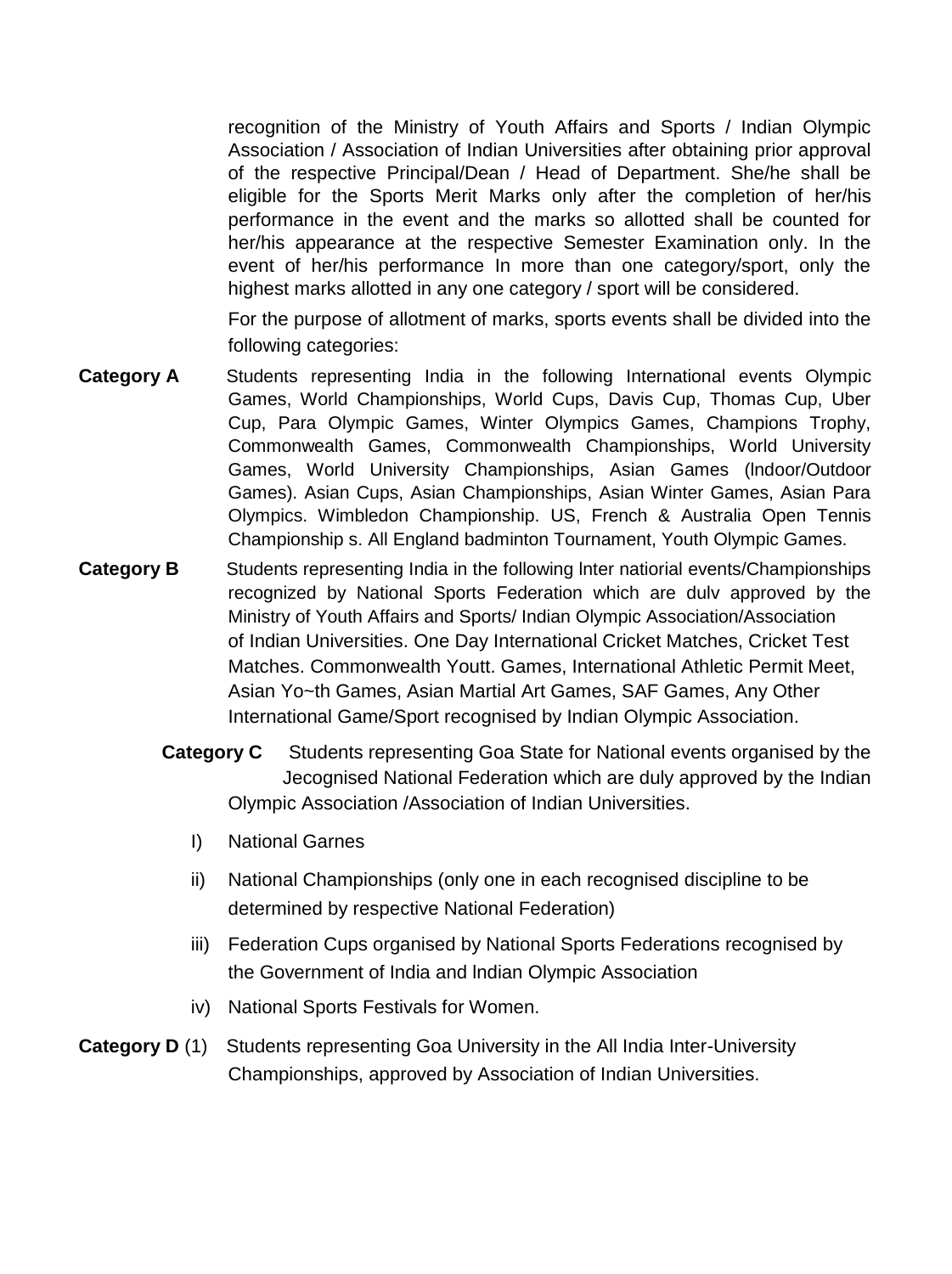- **Category D** (2) Students representing Goa University in Zonal Inter-University Championships, approved by Association of Indian Universities
- **Category E** 1: Students representing the College in the Inter-Collegiate tournaments as approved by the Sports Council and organised by Goa University.
- **Category E** 2 : Students eligible as per eligibility rules of Goa University and participating in State Championship recognized by Sports Authority of Goa in disciplines that are not in the list of annual Intercollegiate Charnpionsnips organized by Goa University
	- A Student shall have to attend a minimum of ten practice sessions consisting of two hours each, organized by the College/University in the form of inter class/intra mural competition/coaching in order to be eligible for participation / selection at inter college championships.

| UUUV.          |                      |                              |                                    |                                       |
|----------------|----------------------|------------------------------|------------------------------------|---------------------------------------|
| Catergory      | <b>Participation</b> | <b>Winner/ Gold</b><br>Medal | Runners-up/<br><b>Silver Medal</b> | Semi finalist/<br><b>Bronze Medal</b> |
| A              | 28                   | $28+24=52$                   | $28+22=50$                         | $28+20-48$                            |
| B              | 26                   | $26+22=48$                   | $26+20=46$                         | $26+18=44$                            |
| С              | 16                   | $16+20=36$                   | $16+16=32$                         | $16+14=30$                            |
| D <sub>1</sub> | 20                   | $20+16=36$                   | $20+12=32$                         | $20+10=30$                            |
| D <sub>2</sub> | 16                   | $16+12=28$                   | $16+08-24$                         | $16+06=22$                            |
| E 1 & E 2      | 10                   | $10+06=16$                   | $10+04-14$                         | $10+02=12$                            |

B Allotment of Sports Merit Marks to Categories Students participating in sports shall be eligible for entitlement marks as per the table given below:

- C (i) Sports Merit Marks allotted to a student passing on her/his own merit shall be indicated separately in the mark sheet and shall be counted for the purpose of higher grades, class, honours or distinction. However, unless otherwise eligible, the same shall not be counted for the purpose of obtaining any University scholarship, prizes, medals or placement in order of merit/rank for the said exam.
	- (ii) A student shall be eligible for the Sports Merit Marks in a particular course, provided that she/he shall have obtained a minimum of 50% marks required to pass/claim exemption in that Paper/Subject. In the event of the student being unable to utilise the Sports Merit Marks the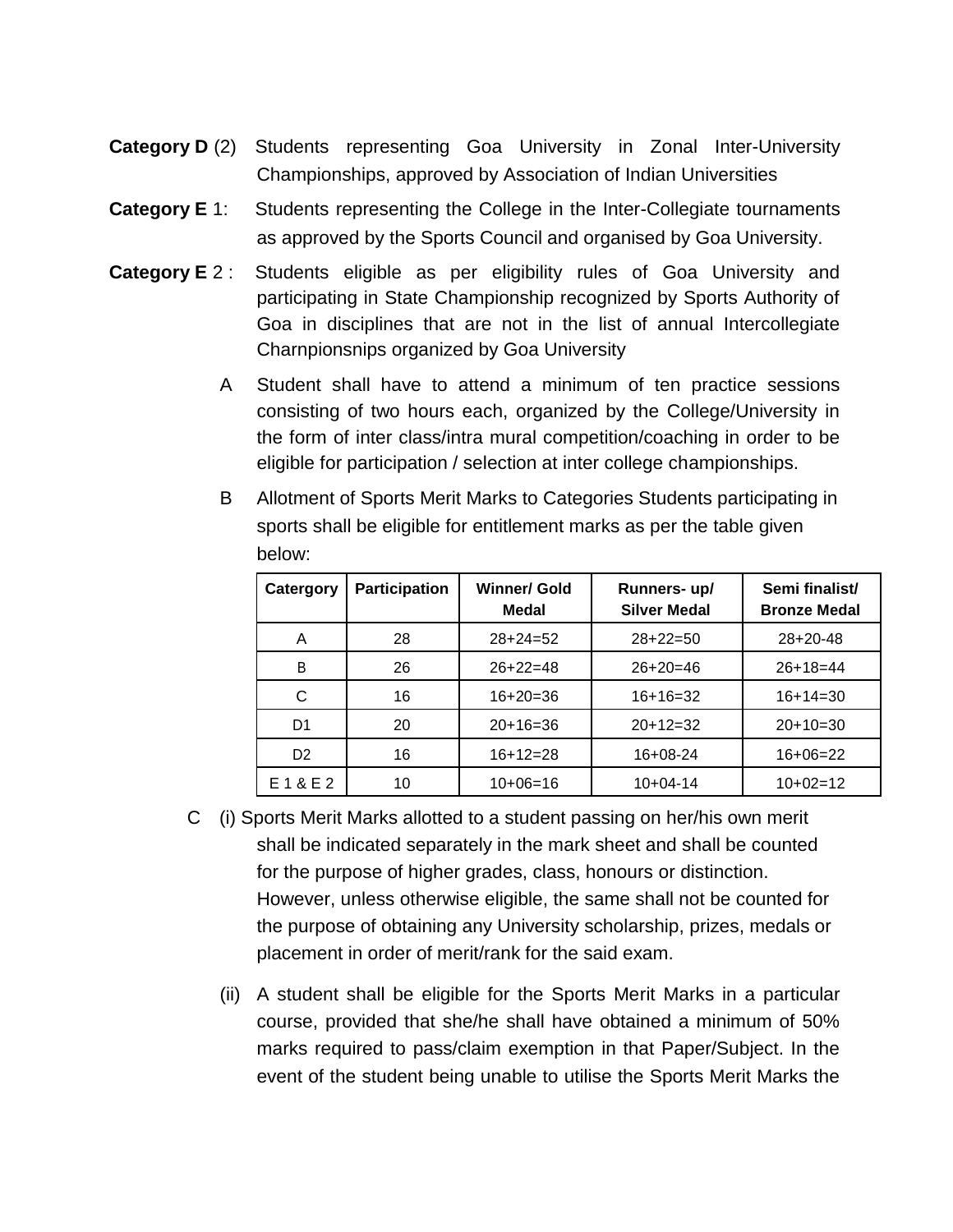same can be carried forward to the subsequent appearance of the same examination.

- (iii) In case of a student failing in a particular course(s), whether in theory or practical or both, the Sports Merit Marks shall be added to that course(s) as per (ii) above and indicated by a hash (#) tag. Balance marks, if any, shall be shown separately in the statement of marks.
- (iv) The entitlement marks on account of participation in sports shall be awarded at the examination conducted at the end of the Semester during which the student is eligible for such marks.

#### **N.B.**

- (a) The marks awarded under this scheme shall be shown separately in the candidate's statement of marks.
- (b) The benefit envisaged in the above clauses shall be made available to students on their producing the necessary certificate.
- (c) If the percentage of the entitlement marks calculated /arrived at, comes to decimal of 0.5 and above then it shall be rounded to the nearest higher whole number.
- (d) A student participating in Sports / NCC / NSS / Cultural activities shall be eligible for the award of entitlement marks under only one category in whichever she/ he scores the highest.

#### **OA-26.2 Eligibility for awards:**

- i) A candidate who has been awarded marks in any head/heads/subject(s) for an examination under this Ordinance, shall not tie eligible for any University scholarships, prizes, medals, placement in order of merit for the said examination unless she/he is eligible to it even otherwise.
- ii) The unutilized Entitlement Marks obtained for NCC /NSS/ Sports / Cultural activity be carried forward to the subsequent appearance of the same examination.

### **OA-26.3 Award of credits and grades under Skill Enhancement Courses for NCC/ NSS/Cultural activities/ Sports:**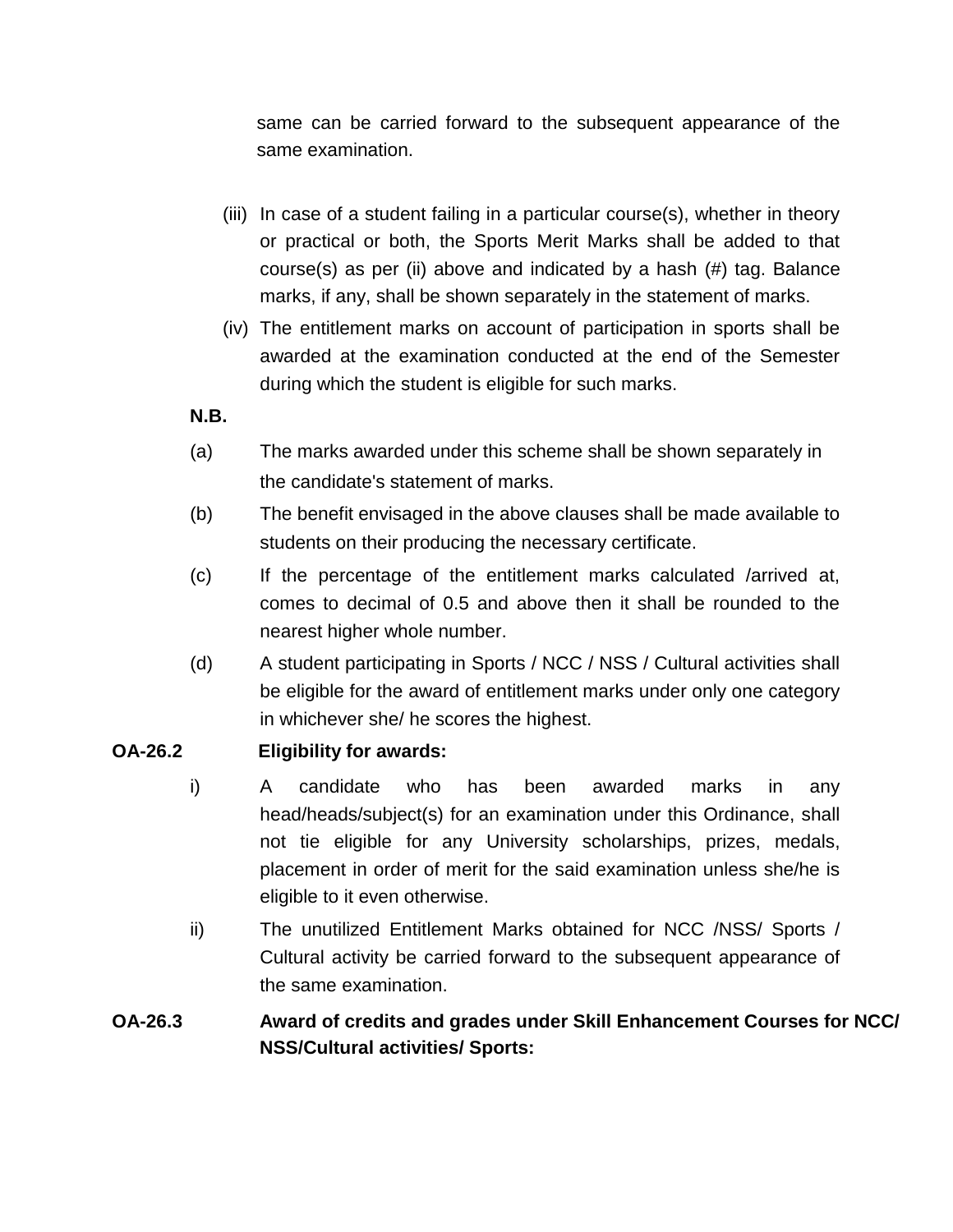- **OA-26.3.1: Entitlement marks allotted per semester (or participation at various levels and for their achievement:**
- **(A) NCC :**

| Sr.<br>No.     | Nature and Level of Participation/Achievement             | Entitlement<br>Marks / |
|----------------|-----------------------------------------------------------|------------------------|
|                |                                                           | <b>Semester</b>        |
| 1              | Regular Participation in NCC (as in OA - XX. 1(IV) above) | 10                     |
| $\overline{2}$ | <b>ATC</b>                                                | 5                      |
| 3              | NIC (National Integration Camp 10 Days)                   | 10                     |
| 4              | Independence Day Camp                                     | 10                     |
| 5              | Tal Sena Camp (Group)                                     | 5                      |
| 6              | Tal Sena Camp                                             | 10                     |
| 7              | <b>B</b> Certificate                                      | 10                     |
| 8              | C Certificate                                             | 15                     |
| 9              | Pre-RD (Group) (10 days)                                  | 5                      |
| 10             | Pre-RD (Directorate) (10 days)                            | 10                     |
| 11             | <b>RD Parade at New Delhi</b>                             | 35                     |
| 12             | Youth Exchange Programme (YEP at the International        | 15                     |
|                | Level (In addition to the RD Parade marks)                |                        |
| 13             | Any Camp attended outside Goa (Group Level)               | 5                      |
| 14             | Any Camp attended outside Goa (Directorate Level)         | 10                     |
| 15             | Any Camp that is of Inter-Group Compitition (IGC)         | 15                     |

## **(B) NCC :**

| Sr.<br>No.     | Nature and Level of Participation/Achievement             | Entitlement<br>Marks / |
|----------------|-----------------------------------------------------------|------------------------|
|                |                                                           | <b>Semester</b>        |
|                | Regular Participation in NSS (as in OA - XX. 1(IV) above) | 10                     |
| $\overline{2}$ | NSS Special Camp (7 days)                                 | 5                      |
| 3              | National Integration Camp (6 Days)                        | 5                      |
| 4              | Pre-RD (10 days)                                          | 5                      |
| 5              | Adventure Camps (8 days)                                  | 5                      |
| 6              | National Youth Convention (6 days)                        | 5                      |
| 7              | Best all - round NSS Volunteer of the College for the     | 5                      |
|                | year                                                      |                        |
| 8              | Indira Gandhi Awardee                                     | 10                     |
| 9              | Participation at RD Camp (one month)                      | 10                     |